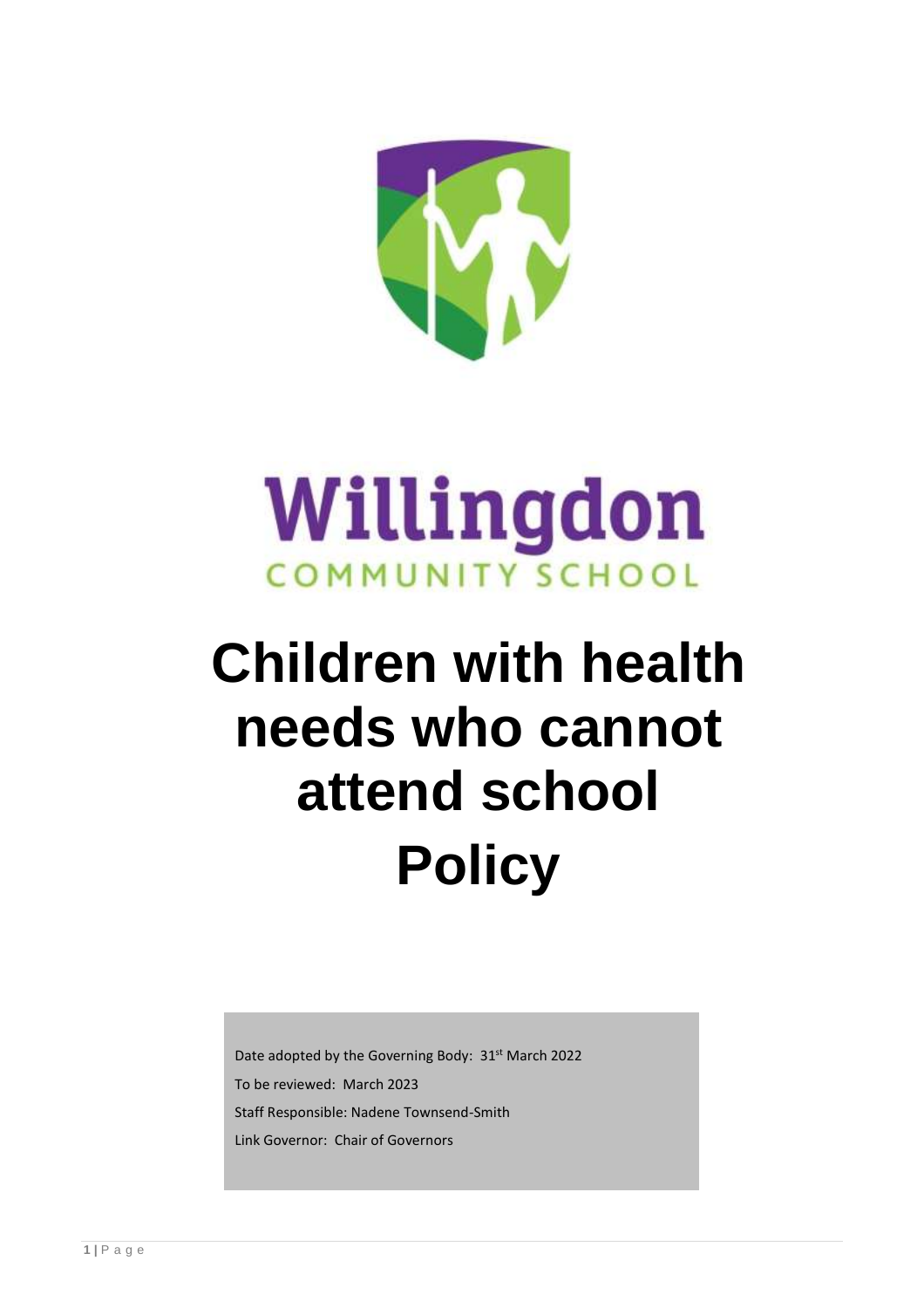## **Contents**

## <span id="page-1-0"></span>1. Aims

This policy aims to ensure that:

- Suitable education is arranged for pupils on roll who cannot attend school due to health needs
- . Pupils, staff and parents understand what the school is responsible for when this education is being provided by the local authority

## <span id="page-1-1"></span>2. Legislation and guidance

This policy reflects the requirements of the Education Act 1996.

It is also based on guidance provided by our local authority.

This policy complies with our funding agreement and articles of association.

## <span id="page-1-2"></span>3. The responsibilities of the school

#### 3.1 If the school makes arrangements

Initially, the school will attempt to make arrangements to deliver suitable education for children with health needs who cannot attend school.

- A Director of Student Progress will communicate with the family and co-ordinate work with class teachers. Online work will be provided as an immediate response and where IT access is an issue work packs will be collected and handed to the family.
- A Director of Student Progress will liaise with the family regarding a student completing work if they are hospitalised and establish if the hospital is providing access to their education provision.
- The Pastoral team which could include; Director of Student Progress, Tutor, Pastoral Support Leader or Attendance Officer will maintain weekly contact.
- When a student is ready to be re-integrated back to school a review meeting will be set up to discuss a Health Care Plan and review any amendments to the timetable.
- If attendance falls below 90% and if appropriate the school will allocate an Education Welfare Officer to support the family.

### 3.2 If the local authority makes arrangements

If the school cannot make suitable arrangements, East Sussex Local Education Authority will become responsible for arranging suitable education for these children.

• The school will make a referral to the Education Support for Behaviour and Attendance when the child's attendance falls below 85%. The school may make a referral earlier where external support is appropriate.